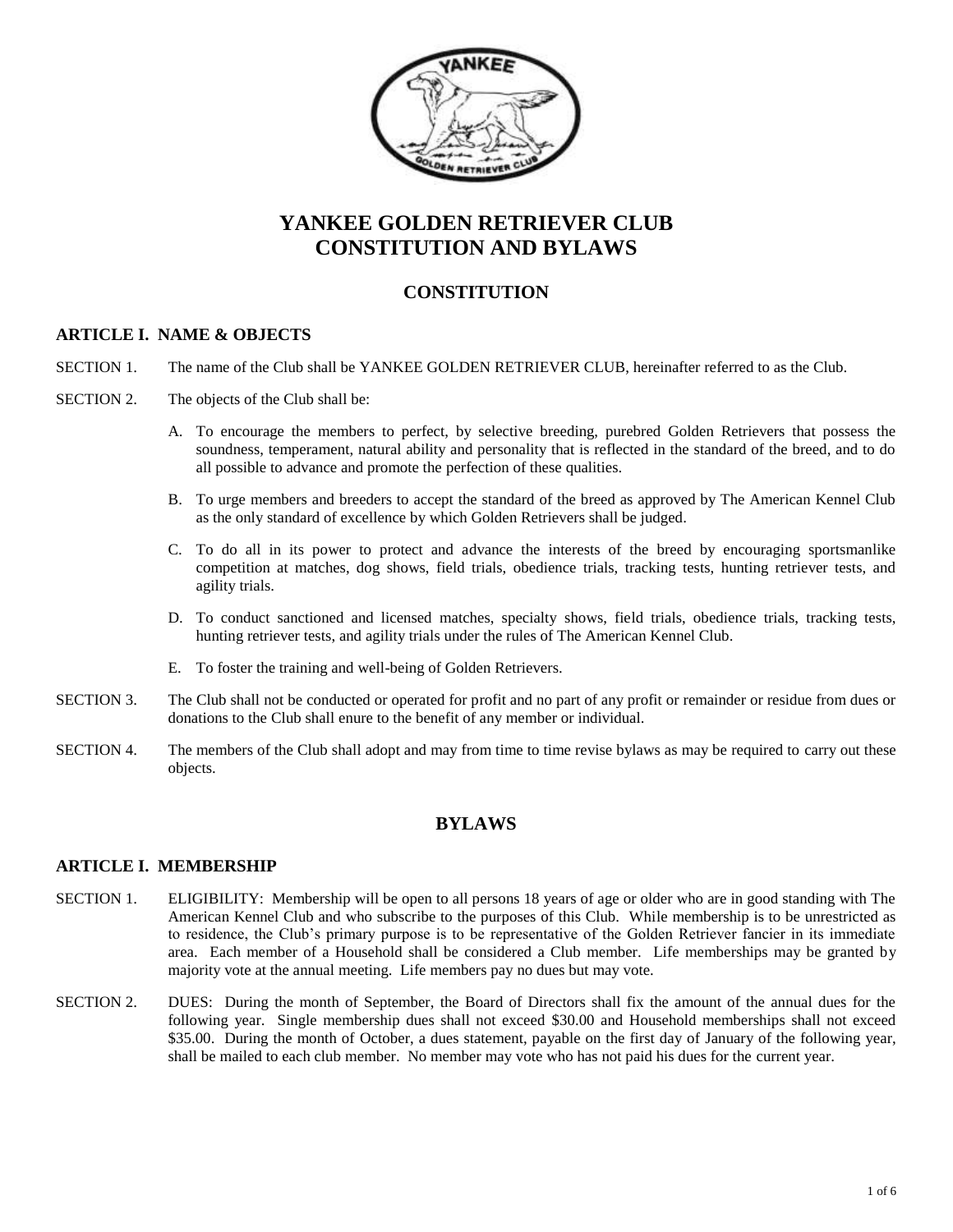#### SECTION 3. ELECTION TO MEMBERSHIP:

A. Each applicant for membership shall apply on a form as approved by the Board of Directors and which shall provide that the applicant agrees to abide by these Constitution and Bylaws and the rules of The American Kennel Club. The application shall state the name and address of the applicant and shall carry the endorsement of two members in good standing.

The application shall be submitted to the membership chairman together with the current year's dues. The membership chair shall submit the name of the applicant to the membership for comments by publication of the applicant's information in the official Club newsletter and by a reading of the applicant's information at the first meeting of the Club following its receipt. At the next Club meeting following the reading and completion of all membership requirements, the application will be voted upon. Affirmative votes of 2/3 of the members present and voting at that meeting shall be required to elect the applicant.

- B. Applicants for membership who have been rejected by the Club may not reapply within six (6) months after such rejection.
- SECTION 4. TERMINATION OF MEMBERSHIP: Membership may be terminated as follows:
	- A. BY RESIGNATION: Any member in good standing may resign from the Club upon written notice to the Secretary; but no member may resign when in debt to the Club. Dues obligations are considered a debt to the Club and they become incurred on the first day of each fiscal year.
	- B. BY LAPSING: A membership will be considered as lapsed and automatically terminated if such member's dues remain unpaid sixty (60) days after the first day of the fiscal year. Dues submitted after the first day of the fiscal year may entail a late fee, to be determined by the Board of Directors, which must be included with the renewal. However, the Board may grant an additional thirty (30) days of grace to such delinquent members in meritorious cases. In no case may a person be entitled to vote at any Club Meeting if his dues remain unpaid as of the date of that meeting.
	- C. BY EXPULSION: A membership may be terminated by expulsion as provided in Article VI of the Bylaws.
- SECTION 5. No individual member may incur indebtedness on behalf of the Yankee Golden Retriever Club.

## **ARTICLE II. MEETINGS and VOTING**

- SECTION 1. CLUB MEETINGS: Meetings of the Club shall be held in the greater Boston area on the fourth Tuesday of every other month, at such hour and place as may be designated by the Board of Directors. Written notice of each such meeting shall be mailed by the Secretary at least ten (10) days prior to the date of the meeting. The quorum for such meetings shall be 20% of the members in good standing.
- SECTION 2. SPECIAL CLUB MEETINGS: Special Club Meetings may be called by the President or by a majority vote of the members of the Board of Directors who are present and voting at any regular or special meeting of the Board; and shall be called by the Secretary upon receipt of a petition signed by five (5) members of the Club in good standing. Such meetings shall be held in the greater Boston area at a place, date, and hour designated by the person or persons authorized herein to call such meetings. Written notice of such a meeting shall be mailed by the Secretary to each member at least five (5) days and not more than fifteen (15) days prior to the date of the meeting. The notice of the meeting shall state the purpose of the meeting and no other Club business may be transacted thereat. The quorum for such a meeting shall be twenty (20%) of the total members in good standing.
- SECTION 3. BOARD MEETINGS: Meetings of the Board of Directors shall be held each month in the greater Boston area at such hour and place as may be designated by the Board. Written notice of each Board Meeting shall be mailed by the Secretary to each member of the Board at least five (5) days prior to the date of the meeting. The quorum for a Board Meeting shall be a majority of the members of the Board of Directors.
- SECTION 4. SPECIAL BOARD MEETINGS: Special Board Meetings may be called by the President; and shall be called by the Secretary upon receipt of a written request singed by at least three (3) members of the Board. Such special meetings shall be held in the greater Boston area at such place, date, and hour as may be designated by the person authorized herein to call such meeting. Written notice of such meetings shall be mailed by the Secretary at least five (5) days and not more than ten (10) days prior to the date of the meeting. Any such notice shall state the purpose of the meeting and no other business shall be transacted thereat. A quorum for such a meeting shall be a majority of the members of the Board of Directors.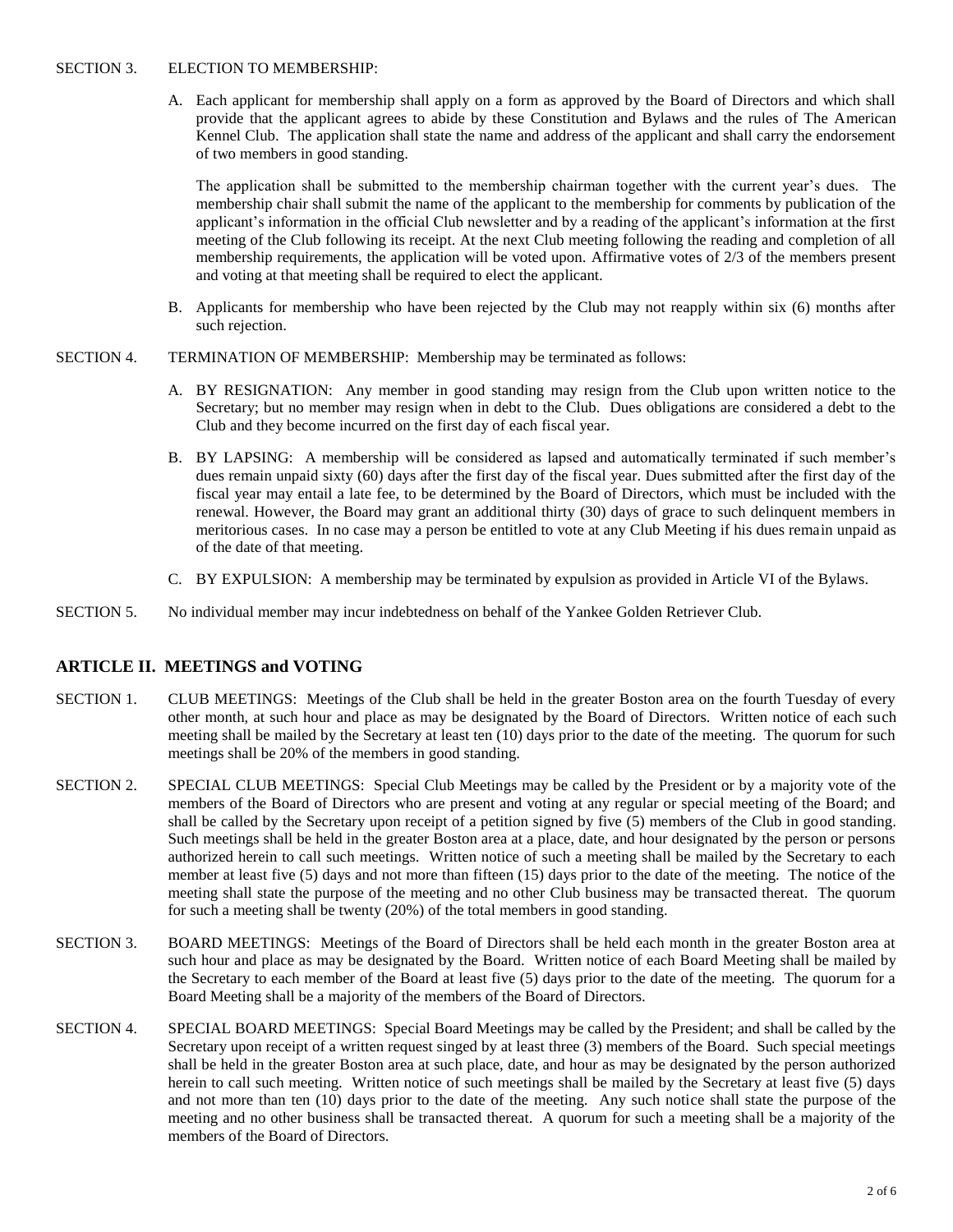- SECTION 5. VOTING: Each member in good standing, 18 years of age or older, whose dues are paid for the current year shall be entitled to one vote at any meeting of the Club at which he is present. Voting by proxy shall not be permitted.
- SECTION 6. ELECTRONIC COMMUNICATION. The club may send members email notification of club meetings (including renewal forms, dues notices, minutes, and newsletters), and may send board members email notification of board meetings, provided that the member or board member has signed an authorization agreeing to this method of communication. Such authorization, which is revocable, will also release the club from any liability should the notification be received late or not received by the member or board member due to circumstances beyond the club's control.

#### **ARTICLE III. OFFICERS AND DIRECTORS**

- SECTION 1. BOARD OF DIRECTORS: The Board of Directors shall be comprised of the President, Vice President, Secretary, Treasurer six (6) other persons to serve as Directors, and one (1) Advisor-Director, all of whom shall be members in good standing. The four officers shall be elected for one (1) year terms at the Club's Annual Meeting as provided in Article V and shall serve until their successors are elected, for a maximum of four consecutive terms. The six (6) Directors shall be elected and serve for alternating two (2) year terms; three (3) Directors to be elected each year, for a maximum of two (2) consecutive terms. The Directors shall be elected at the Club's Annual Meeting as provided in Article IV and shall serve until their successors are elected. General management of the Club's affairs shall be entrusted to the Board of Directors.
	- A. ELIGIBILITY FOR THE BOARD OF DIRECTORS: No person may be elected to the Board of Directors who has not been an active member of the Club for at least two (2) years and has served as a Committee member for at least one (1) of those years. Only one (1) person from an individual household may be nominated to or serve on the Board of Directors at any one time. Members of the Board of Directors shall be U.S.A. residents.
	- B. ADVISOR-DIRECTOR: In addition to the six (6) Directors, there shall be one Advisor to the Board, elected by the membership at large. This individual should be a member of the Club in good standing for at least ten (10) years, and have served the Club in some capacity. The Advisor to the Board shall be elected on even years to serve a two year term for a maximum of two consecutive terms.
- SECTION 2. OFFICERS: The Club's Officers, consisting of the President, Vice President, Secretary, and Treasurer shall serve in their respective capacities, both with regard to the Club and its meetings and the Board and its meetings.
	- A. The PRESIDENT shall preside at all meetings of the Club and of the Board and shall have the duties and powers normally appurtenant to the office of President in addition to those particularly specified by these Bylaws.

The Present shall be an ex officio member, without voting privileges, of all committees except the Nominating Committee.

- B. The VICE PRESIDENT shall have the duties and exercise the powers of the President in case of the President's death, absence, resignation or incapacity.
- C. The SECRETARY shall keep a record of all meetings of the Club and of the Board, and of all matters of which a record shall be ordered by the Club. He shall have charge of the correspondence and shall notify members of meetings.
- D. The TREASURER shall collect and receive all monies due or belonging to the Club. He shall deposit the same in a bank satisfactory to the Board, in the name of the Club. His books shall, at all times, be open to inspection by the Board, and he shall report to them at every meeting the condition of the Club's finances and every item of receipt or payment not before reported. At the Annual Meeting he shall render an account of all monies received and expended during the previous fiscal year. The Treasurer may be bonded in such amount as the Board of Directors shall determine.
- SECTION 3. TERMS OF OFFICE: The President, Vice President, Secretary, Treasurer, and Directors shall be elected from the membership at large.
	- A. The elected Officers and Directors shall take office immediately upon the conclusion of the Annual Meeting and each retiring Officer shall turn over to his successor in office, all properties and records relating to that office within thirty (30) days after the election.
- SECTION 4. VACANCIES: Any vacancy occurring on the Board or among the Offices during the year shall be filled, until the next Annual Election, by a majority vote of all the then members of the Board at its first regular meeting following the creation of such vacancy, or at a Special Board Meeting called for that purpose. A vacancy in the office of the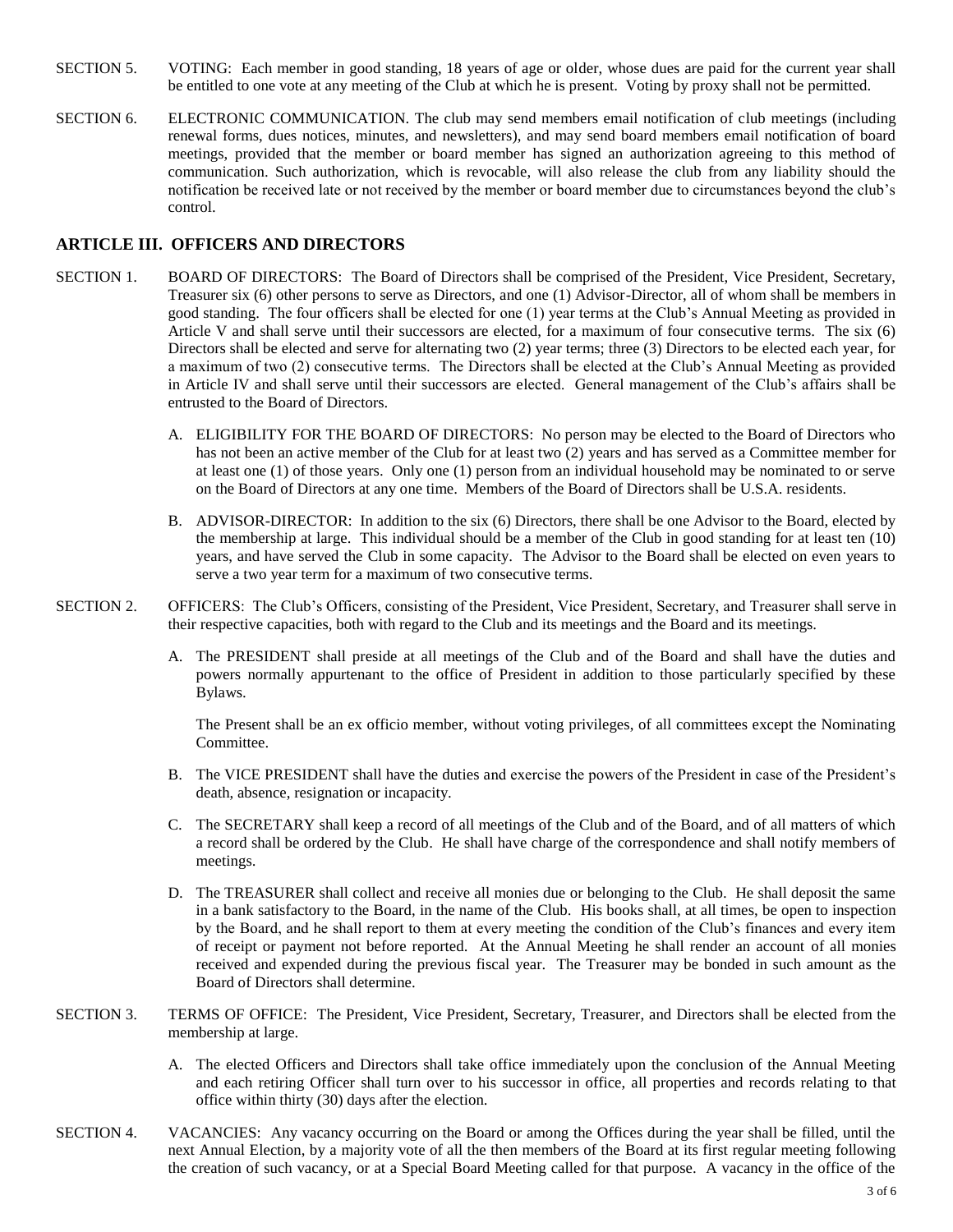President shall be filled automatically by the Vice President as provided in Section 2, B of this Article, for the remainder of the unexpired term; and the resulting vacancy in the office of Vice President shall be filled by the Board. At the next Annual Election, the membership shall fill any unexpired term of office by election.

SECTION 5. BUSINESS PROCEDURE. Any action that may be legally taken by the Board at a duly called and held meeting, may just as effectively be taken by the Board by mail or e-mail, fax, teleconference or video conference. E-mail may not be used if a secret vote is called for but may be used for all other types of business provided that: 1) every Board member is provided with a means to participate; 2) the identity of each individual participating is verified; 3) a mechanism is in place to ensure all eligible Board members are participating; and 4) each year, Board members agree to participate in this manner. Items voted upon by mail, e-mail, fax, teleconference or video conference must be confirmed in the meeting minutes by the Secretary within seven days. Members of the Club shall be duly informed of all business transacted by the Board.

#### **ARTICLE IV. THE CLUB YEAR, NOMINATIONS, ELECTIONS**

- SECTION 1. CLUB'S OFFICIAL YEAR: The Club's Official Year shall begin immediately after the announcement of the election results at the Annual Meeting and shall continue through the announcement of the election results at the next Annual Meeting. The Officers and Directors shall take office immediately upon the conclusion of the Annual Meeting.
	- A. CLUB'S FISCAL YEAR: The Club's Fiscal Year shall begin on the first day of January of each calendar year and end on the  $31<sup>st</sup>$  day of December of that same year.
- SECTION 2. ANNUAL MEETING: The Annual Meeting of the Club shall be held in the greater Boston area in the month of January at a place, date, and hour designated by the Board of Directors. Written notice of the Annual Meeting shall be mailed by the Secretary to each member or published in the official Club newsletter at least thirty (30) days prior to the date of the meeting. The quorum for the Annual Meeting shall be 20 percent (20%) of the total members in good standing, or twenty-give (25) members in good standing, whichever is greater.
- SECTION 3. NOMINATING COMMITTEE: During the month of September, the Board of Directors shall select a Nominating Committee. The Committee shall consist of three (3) members and two (2) alternates, all of whom shall be members in good standing of the Club, and no more than one (1) of whom may be a member of the current Board of Directors. The Secretary shall immediately notify the Committee-men and Alternates of their selection. The Board of Directors shall name a Chairman for the Committee and it shall be his duty to call a committee meeting which shall be held on or before October 15.
	- A. NOMINATIONS: No person may be a candidate in a Club election who has not been nominated in accordance with these Bylaws. The Nominating Committee shall nominate from among the eligible members of the Club one candidate of each office and five candidates for the other position on the Board, and, after securing the consent of each person so nominated, shall immediately report their nominations to the Secretary in writing. The Secretary shall mail the list of candidates to each member of the Club at least two (2) weeks before the November Club meeting so that additional nominations may be made by the members, at the November meeting, if they so desire. Nominations cannot be made at the Annual Meeting or in any manner other than as provided for in this section.

#### SECTION 4. ANNUAL ELECTION

- A. INSPECTORS OF ELECTIONS: Not later than two (2) weeks prior to the Annual Meeting, the Board of Directors shall appoint not less than three (3), nor more than six (6), Inspectors of Election and two (2) alternates, from among the members who are in good standing and who are neither members of the current Board of Directors nor are candidates on the ballot, to count the ballot.
- B. BALLOTS: Nominees for each position shall be listed in alphabetical order. The ballot shall carry no indication of the manner in which the candidates were nominated.
- C. ELECTION: The nominated candidate receiving the greatest number of votes for each position, according to a tally by the Inspectors of Election at the Annual Meeting shall be deemed elected.
- D. VACANCIES: If any nominee, at the time of the Annual Election, is unable to serve for any reason, such nominee shall not be elected, and any vacancy which might be so created shall be filled by the new Board of Directors in the manner provided by Article III, Section 4.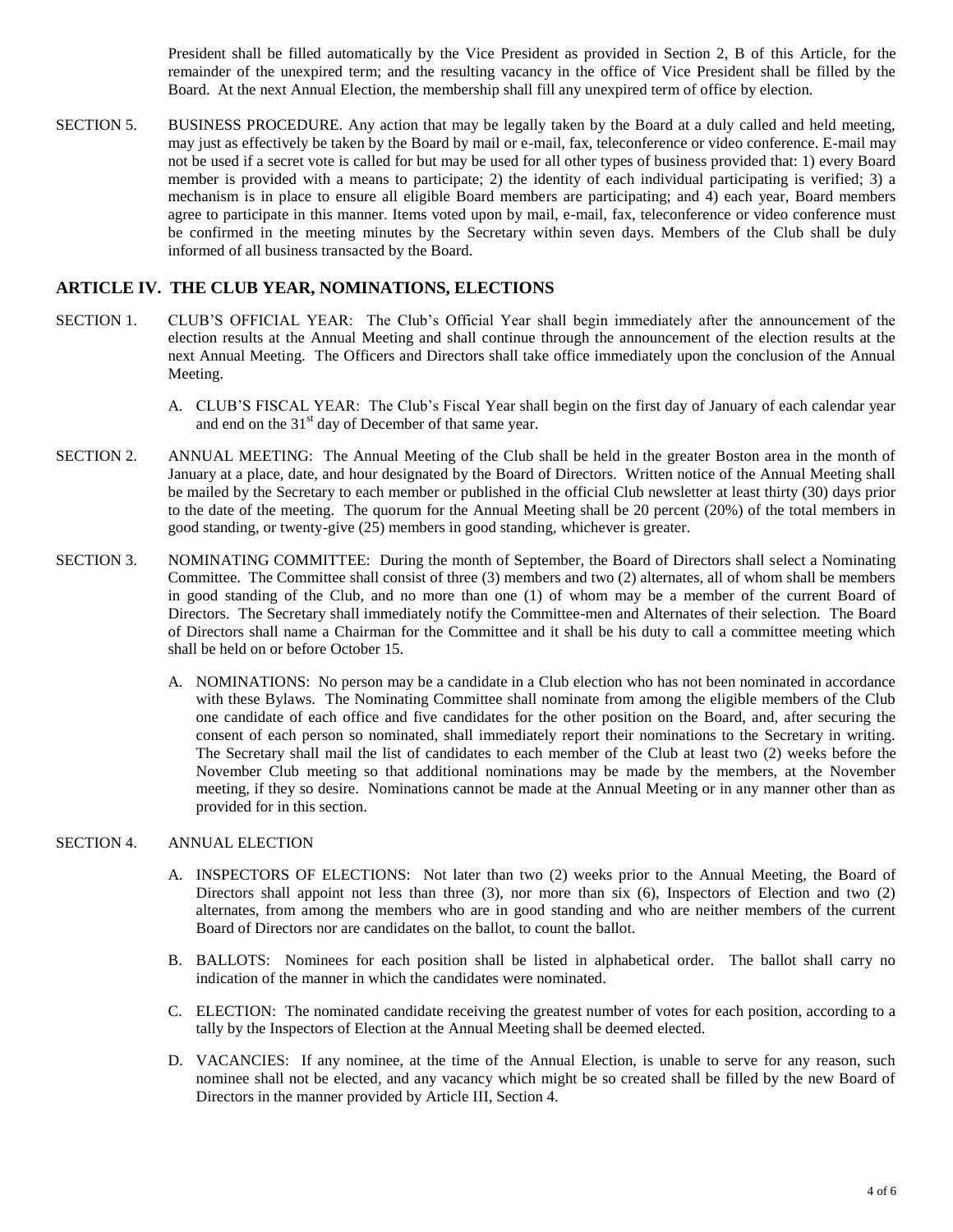# **ARTICLE V. COMMITTEES**

- SECTION 1. The Board of Directors may each year appoint standing Committees to advance the work of the Club in such matters as specialty show, field trials, obedience trials, tracking tests, trophies, newsletter, puppy kindergarten, membership, and other areas it may deem necessary to the functioning of the Club. Special Committees may also be appointed by the Board of Directors to assist it on particular projects. All committees, except the Nominating Committee, shall be subject to the final authority of the Board.
- SECTION 2. TERMINATION OF A COMMITTEE APOINTMENT: Any Committee appointment may be terminated by a majority vote of the then members of the Board of Directors upon written notice to the appointee, and further, the Board of Directors may appoint successors to those persons whose service has been terminated.
- SECTION 3. NATIONAL CLUB DELEGATE: The Delegates to the Golden Retriever Club of America and such other clubs as the Board deems appropriate shall be appointed annually by the Board of Directors.

#### **ARTICLE VI. DISCIPLINE**

- SECTION 1. AMERICAN KENNEL CLUB SUSPENSION: Any member who is suspended from the privileges of The American Kennel Club or the Golden Retriever Club of America automatically shall be suspended from the privileges of this Club for a like period.
- SECTION 2. CHARGES: Any member may prefer charges against another member for alleged misconduct prejudicial to the best interests of the Club or breed. Written charges with specifications must be filed duplicate with the Secretary together with a deposit of \$10.00 which shall be forfeited if such charges are not sustained by the Board of Directors (or a Committee as provided for herein) following a hearing. The Secretary shall promptly send a copy of the charges to each member of the Board of Directors or present them at a Board Meeting, and the Board shall first consider by a majority vote of its fixed members, whether the actions alleged in the charges, if proven, might constitute conduct prejudicial to the best interests of the Club or the breed. If the Board of Directors considers that the charges do not allege conduct which would be prejudicial to the best interests of the Club or the breed, it may refuse to entertain jurisdiction. If the Board entertains jurisdiction of the charges it shall fix a date of a hearing not less than three (3) weeks nor more than six (6) weeks thereafter, by the Board or the Board may appoint a Committee of two (2) Board Members and three (3) members of the Club in good standing eligible to vote to hear the charges. The Secretary shall send one copy of the exact charges to the accused member by certified mail, wherein he is directed to appear as cited, together with a notice stating the date, hour, and place of the hearing and an assurance that the defendant may personally appear in his own defense and bring witnesses if he wishes.
- SECTION 3. HEARING: The Board of Directors shall have the complete authority to decide whether council may attend the hearing, but both the complainant and defendant shall be treated uniformly in that regard. Should the charges be sustained, after all the evidence and testimony presented by the complainant and defendant, the Board or Committee may, by a majority vote of its fixed members, suspend the defendant from all privileges of the Club for not more than six (6) months from the date of the hearing. If it deems that punishment insufficient, it may also recommend to the membership that the penalty be expulsion. In such case, the suspension shall not restrict the defendant's right to appear before his fellow members at the ensuing Club meeting which considers the recommendation of the Board or Committee. Immediately after the Board or Committee has reached a decision, its findings shall be put in written form and filed with the Secretary. The Secretary, in turn, shall promptly notify each of the parties of the decision and penalty, if any.
- SECTION 4. EXPULSION: Expulsion of a member from the Club may be accomplished only at a meeting of the Club following a Board hearing and upon the recommendation of the Board of Directors or Committee as provided in Section 3 of the Article. Such proceeding may occur at a regular or special meeting of the Club to be held within 60 days but not earlier than 30 days after the date of the Board's recommendation of expulsion. The defendant shall have the privilege of appearing in his own behalf though no evidence shall be taken at this meeting. The President shall read the charges and the Board's findings and recommendations, and shall invite the defendant, if then present, to speak on his own behalf if he wishes. The meeting shall then vote by secret written ballot on the proposed expulsion. A two-thirds (2/3) vote of those present and voting at the meeting shall be necessary for expulsion. If expulsion is not so voted, the Board's suspension shall stand.